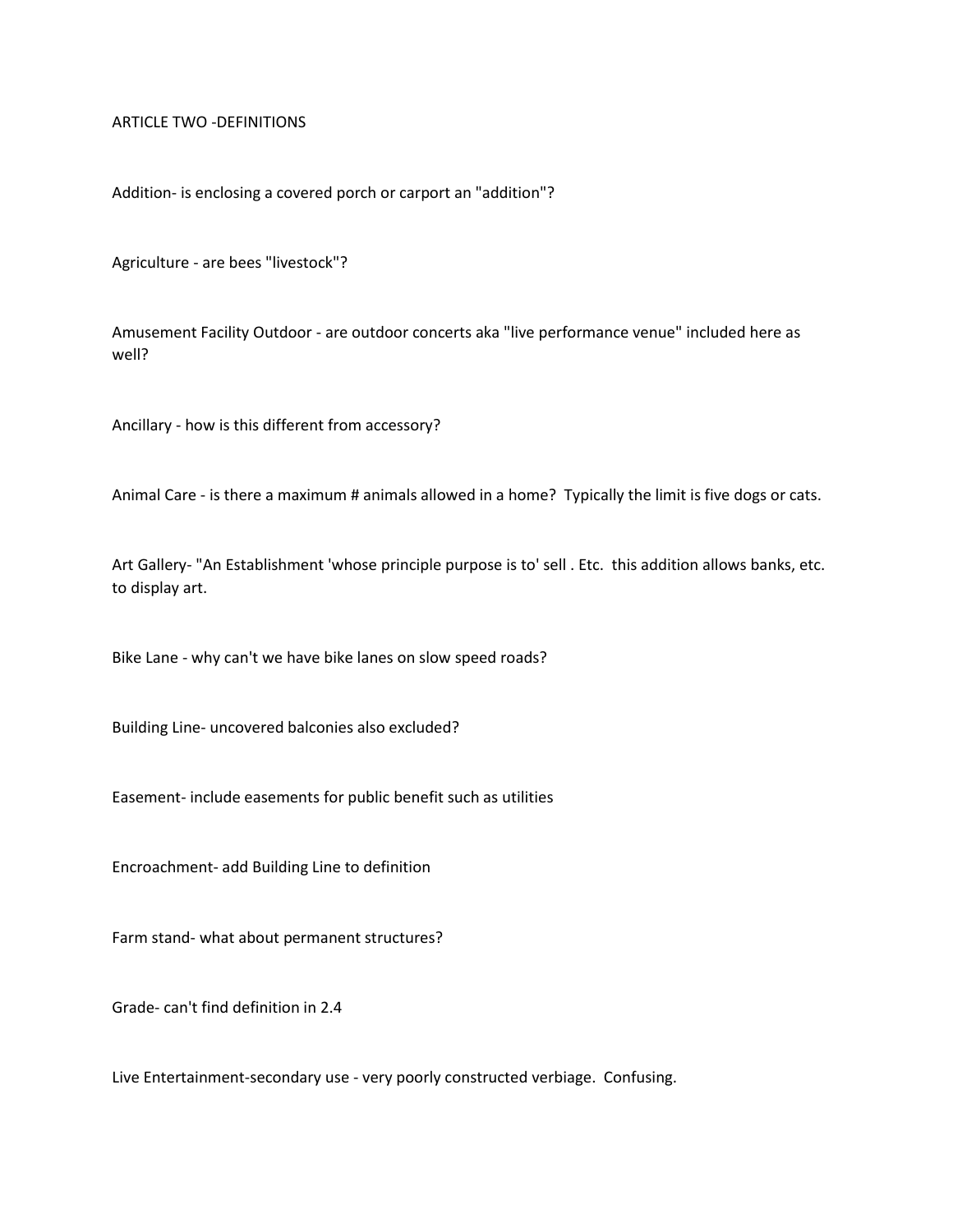Place of Worship- so religious schools K-12 are not ancillary to Place of Worship?

Porch - if a porch "projects from the exterior wall" how can an unenclosed porch "not abut a principle wall" And if a porch "is covered by a roof or eaves" how can an unenclosed porch be "open on all sides"?

Move Principal Use to follow Pre School

Structure- is an arbor a structure? Swimming pool? Trellis?

Temporary Outdoor Sales - do garage sales fit in here? Can I have a garage sale as often as I want . Like every weekend?

Tower height- is "at grade" existing grade or finished. Or measured from the nearest street?

Unified Control- do we care whether this agreement is legal? Add his/her to the pronoun.

Question- if I own several contiguous lots of record which do not meet dimensional requirements can I separately develop them or must they be consolidated first? This is not dealt with in the Nonconforming Lot of Record 16.4

2.4A Block Face - the graphic incorrectly shows the backyards as a block face (top graphic) and in the bottom graphic are alleys considered streets?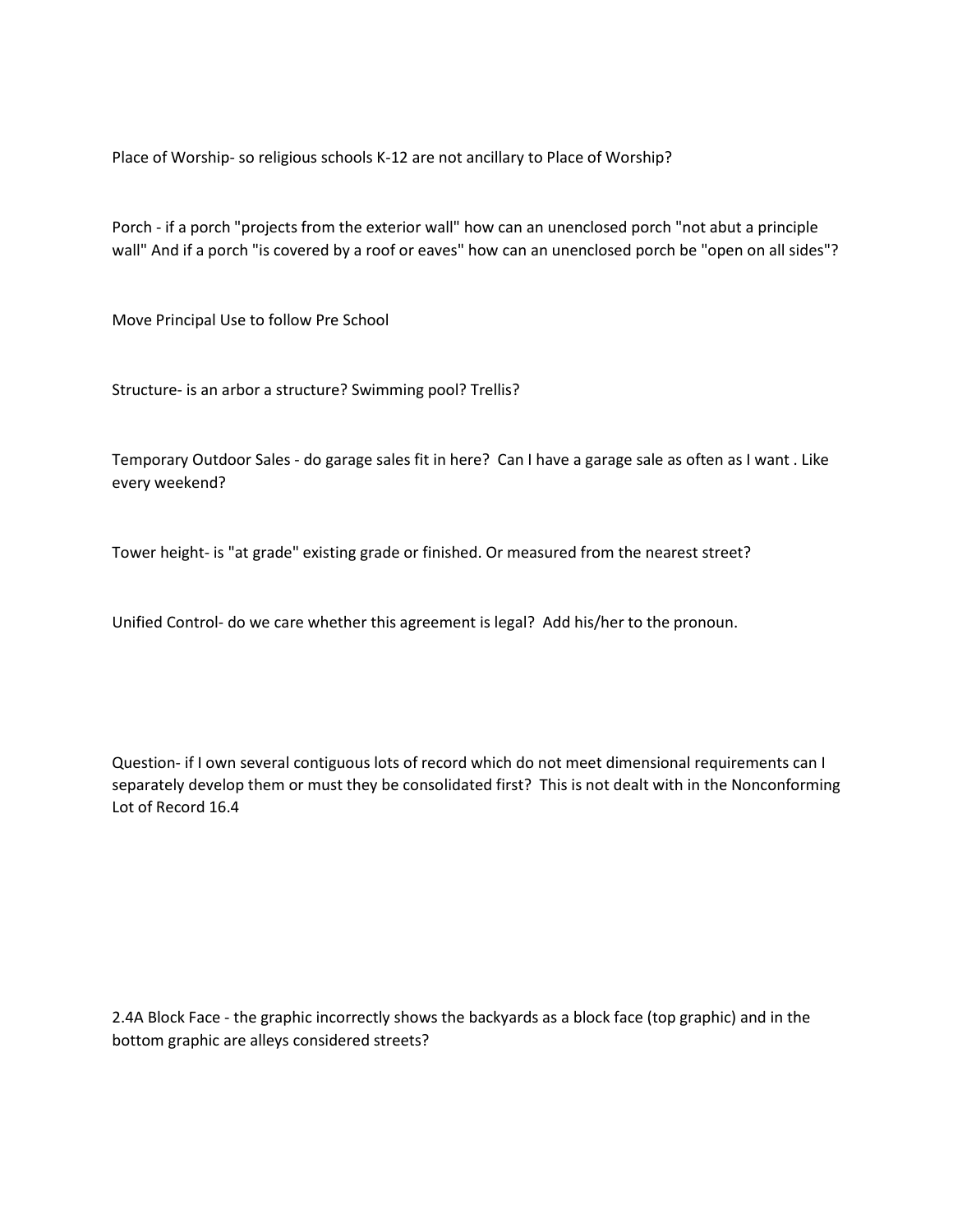2.4B. Build- to Percentage - use a number other than 5 in the example. How about 7 as a number between 0 and 10? It's confusing as shown.

2.4.C building footprint is not defined . Does it include chimneys, porches, stoops etc?

2.4 D. Building Height

Add "unless stated otherwise" maximum building height ..

 Adjacent average grade..do you mean existing or finished grade? And is adjacent the street or building foundation? Opposite the center of the front .. so would opposite the front mean the back?

2.4.D.1.a roofline would define the top of a flat roof to include a parapet and/ or rooftop equipment screening?

2.4.I Lot depth - calculated at the deepest part . This is very unfair. Why not an average?

2.4.M.d A setback is measured from ( not located along)

2.4.M.2c where is Front lot Line defined? Is front the building address, the driveway, or the front door?

ARTICLE 15. ZONING APPLICATIONS

Question Who decides Home Occupations 10.2.P and What Are the Standards and Notice Process?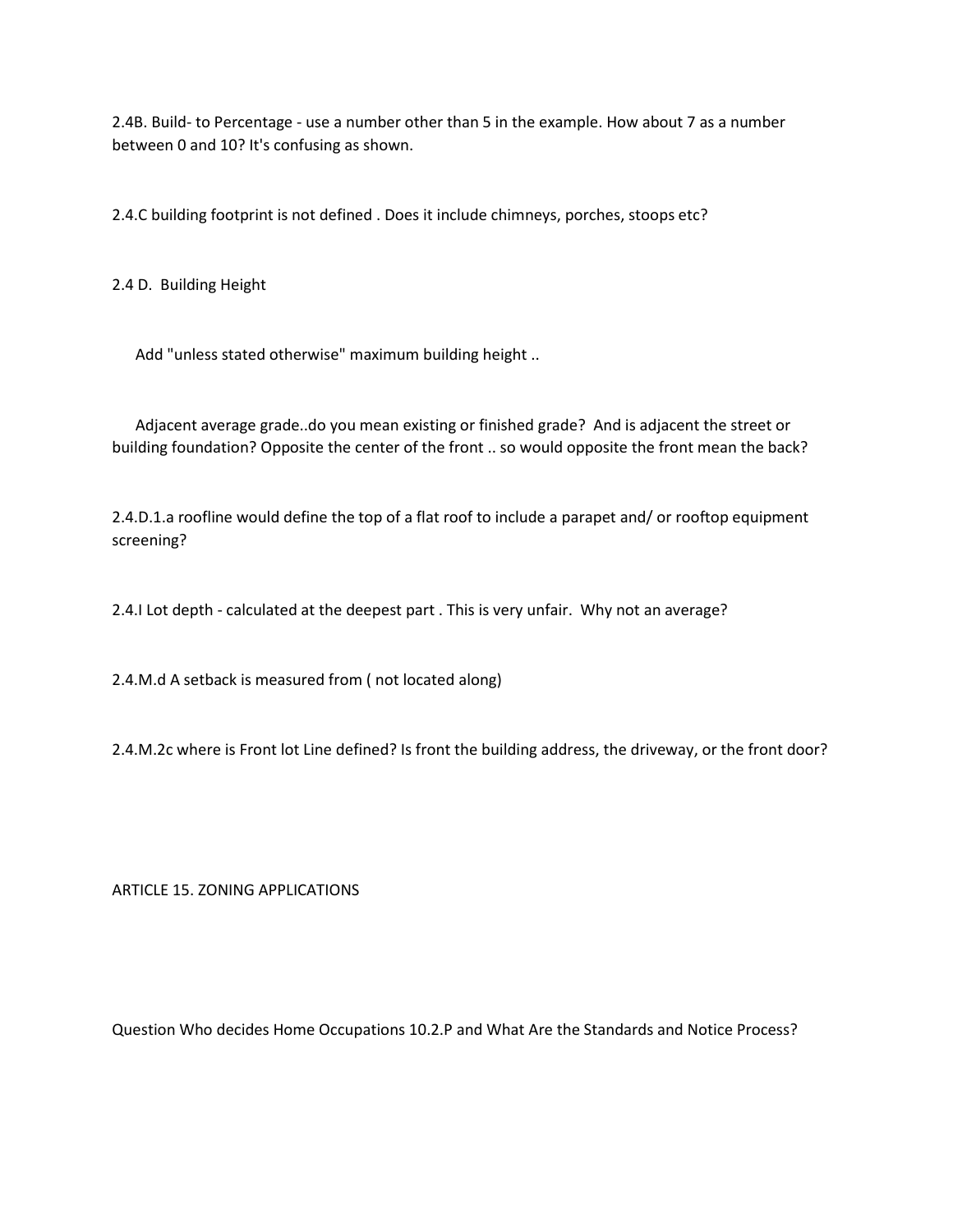15.1.B - since the BZA is very familiar enforcing the Zoning Ordinance they should be able to initiate a text amendment

15.2.F.3. Special Use Conditions - why are conditions limited to the physical development of land and not the use such as hours of operation, noise, liquor sales, etc.

15.2.G - Approval Standards. Add: approval, disapproval, and/or conditions do not set a precedence as each application is judged on its individual merit and circumstance as well as surrounding land development and uses.

15.2.I Expiration - what are the criteria for granting an extension and how many times can an extension be applied for and granted?

15.2.I.2 - For Special uses approved in conjunction with new construction or additions, ..... add permanent land development, ........or enlargement to an existing structure, the special use approval expires within one year if a building permit has not been issued or, ...... add for permanent land development..... a zoning certificate not granted.

15.2.I.3. Add permanent land development

15.2.J. The correct citation is 15.11

15.3 VARIANCE

15.3.E.1 extraordinary or exceptional physical condition of such piece of the property..

15.3.E.4. Add a section 4. The Applicant or Property Owner did not create the circumstances and can demonstrate that the application is for the minimum variance necessary.

15.3.E.5. Add section 5 Approval, denial or approval with condition does not establish precedence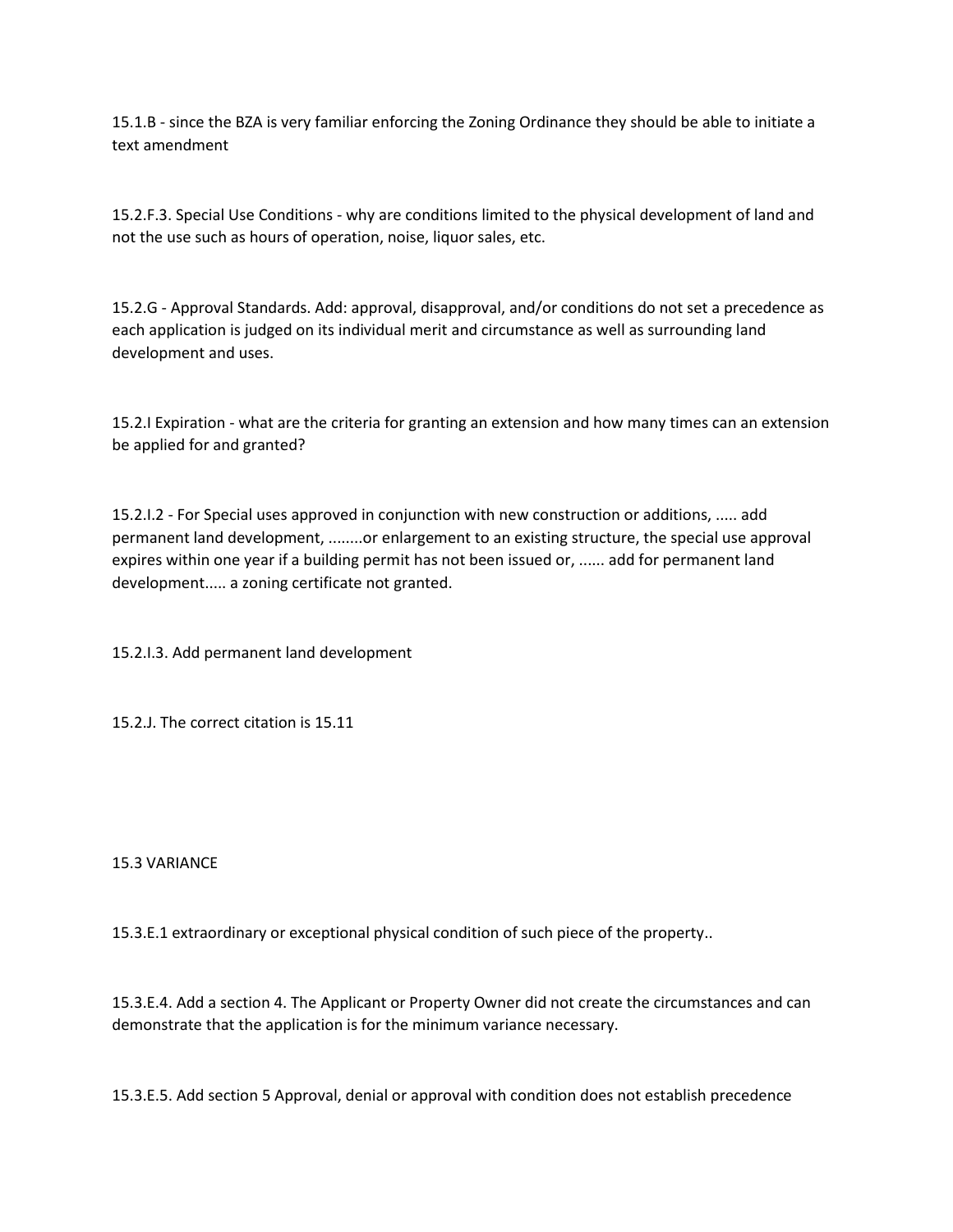## 15.4 ADMINISTRATIVE MODIFICATION

Compile a full list of the modifications

15.4.C.2 - can the Zoning Administrator increase the maximum allowed parking?

15.4.D. All action periods should be in business days.

15.4.D.5. How can an objection be filed if there is no notice?

15.4.E.4. Add section 4. Applicant did not create the hardship

15.4.E.5. Add section 5. If granted the variance is the minimum necessary.

## 15.5 SITE PLAN REVIEW

A. Add ....This section provides standards.compatibility of land uses, land development, and structures.

B. Is there a preliminary approval in this process?

E. Add landscaping to this list

F.1 .including the reason for such change, analysis of alternative options, and a notation.

F.2 .b How well does this ability to modify façade fit with the façade design standards?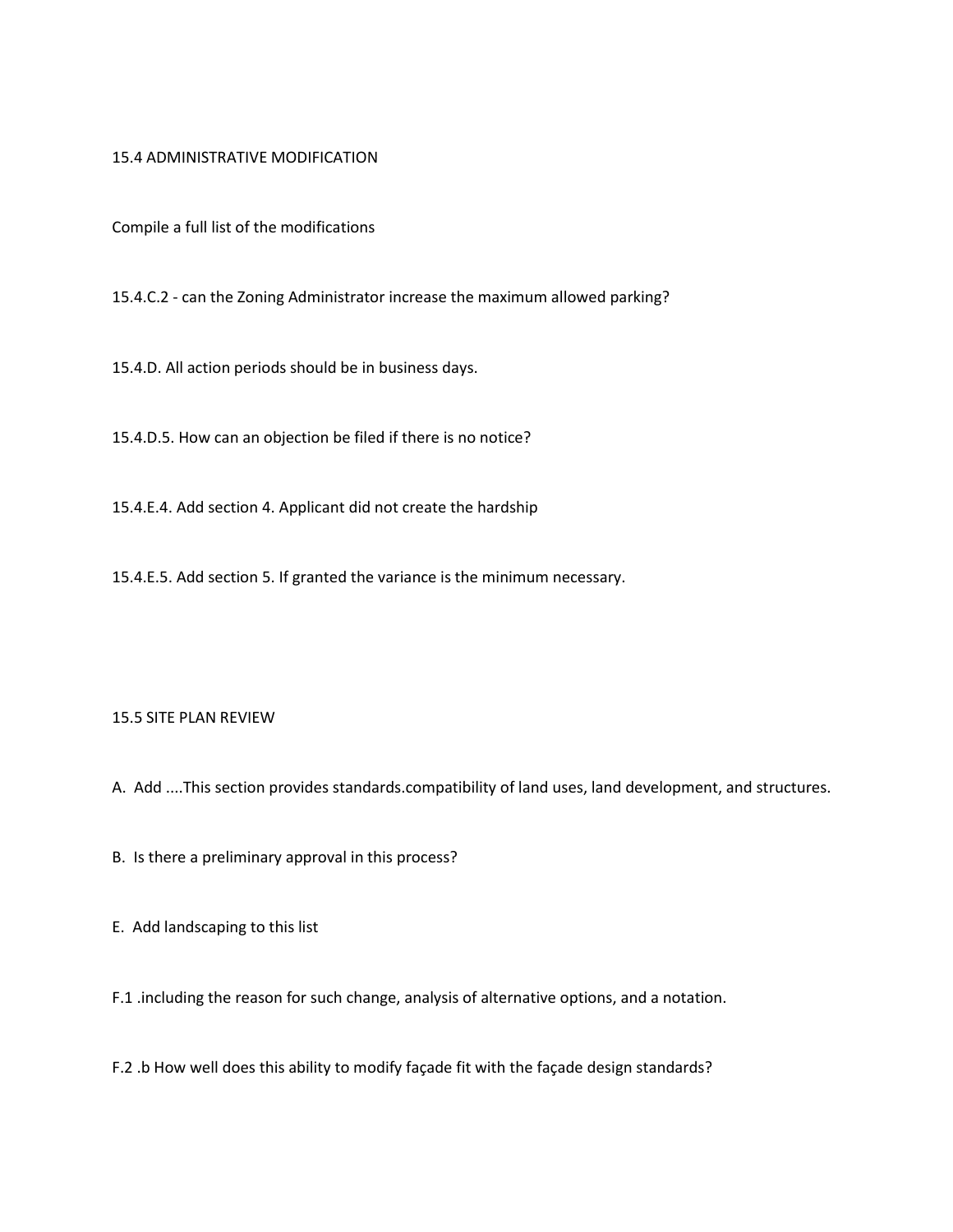F.2.d additional parking spaces - how many more? 10%?

F.2.f does not diminish buffer screening.

F.H.2 .how often can extension be granted and what is the criteria?

F.I.2. Reference the appeal section here

For chart add complete to the Submit Application bubble

# 15.6 PLANNED DEVELOPMENT

Question: Can the Zoning Administrator amend PD dimensional standards.? Yes, see A.F.1

A.6. Add Rehabilitates wildlife habitat

A.9. Creates community benefit through: recreation, open space, public amenities, transportation, and/or education,

Question: is there a minimum District size for a P.D.?

A.D.3.a should these be open to the public? What if it is a gated community?

A.D3.e and f add rehabilitation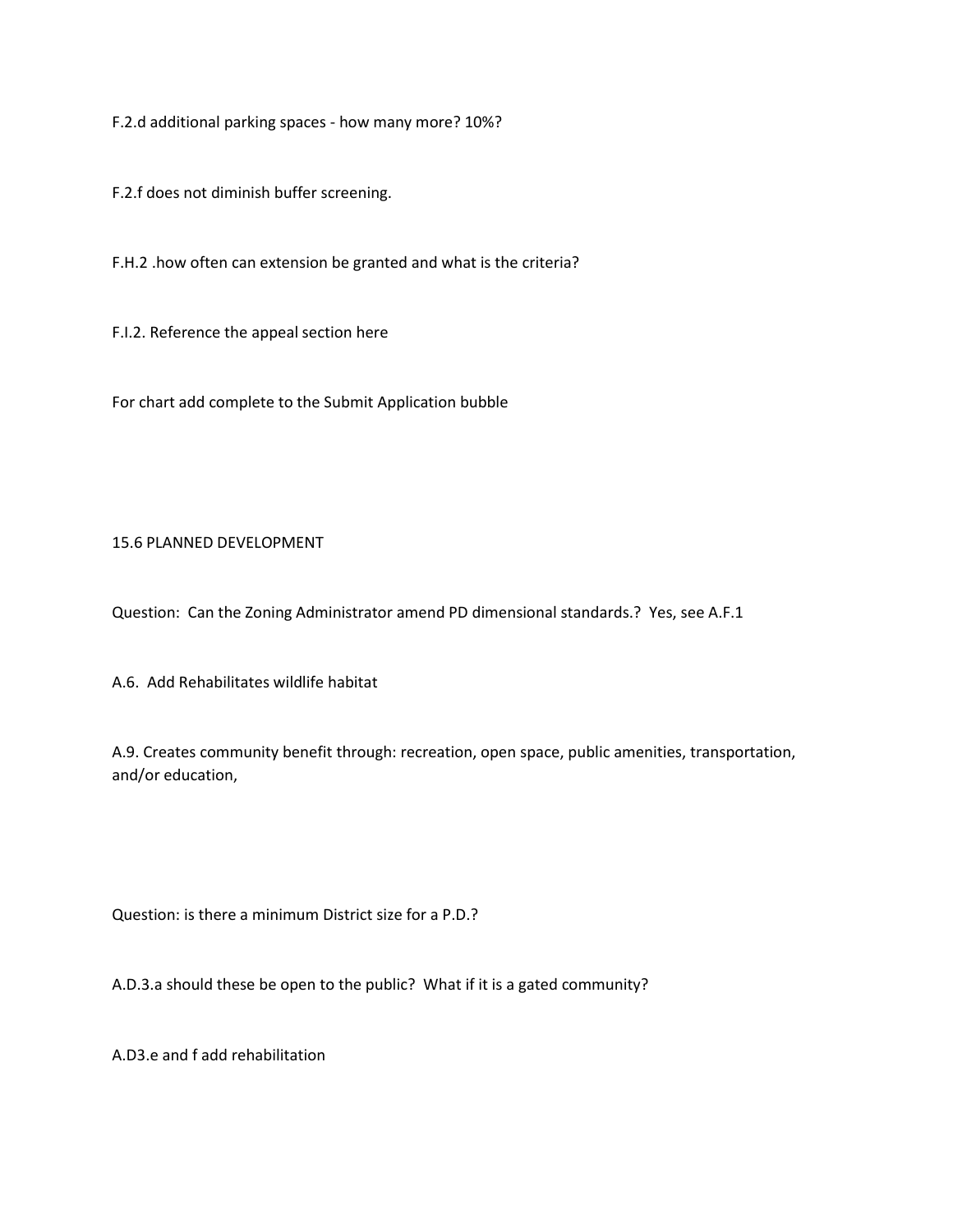A.D.3.h and I: excellent!

A.E.1.b. Sentence rewrite: ..proposed improvements which includes

.necessary to explain and describe the planned development.

A.E.2. insert . Be presented at a public meeting and placed on the public agenda at least 5 business days prior to the public meeting

A.E.2.a.iii Add.a conceptual identification of potential community impacts such as traffic, utilities, schools etc. as well as benefits.

A.E.3.b. add that MPC can postpone a decision pending a response to their request for more information

A.E.3.e.vii. Add Environmental impacts such as waterways, steep slopes, extensive grading etc.

A.E.3.f. How many/often the extensions?

A.F1.g. .. material required nor a diminishment of the buffering effect. Also what about formal garden reference in 15.6.D.3a

A.F.2. Require notice by placing on the agenda at least 5 business days prior to the meeting

A.F.2.d - by phase or total project?

A.F.3 - does MPC recommend re major modifications?

A.F.3 NC Overlay District HZC should be able to conditionally approve as well.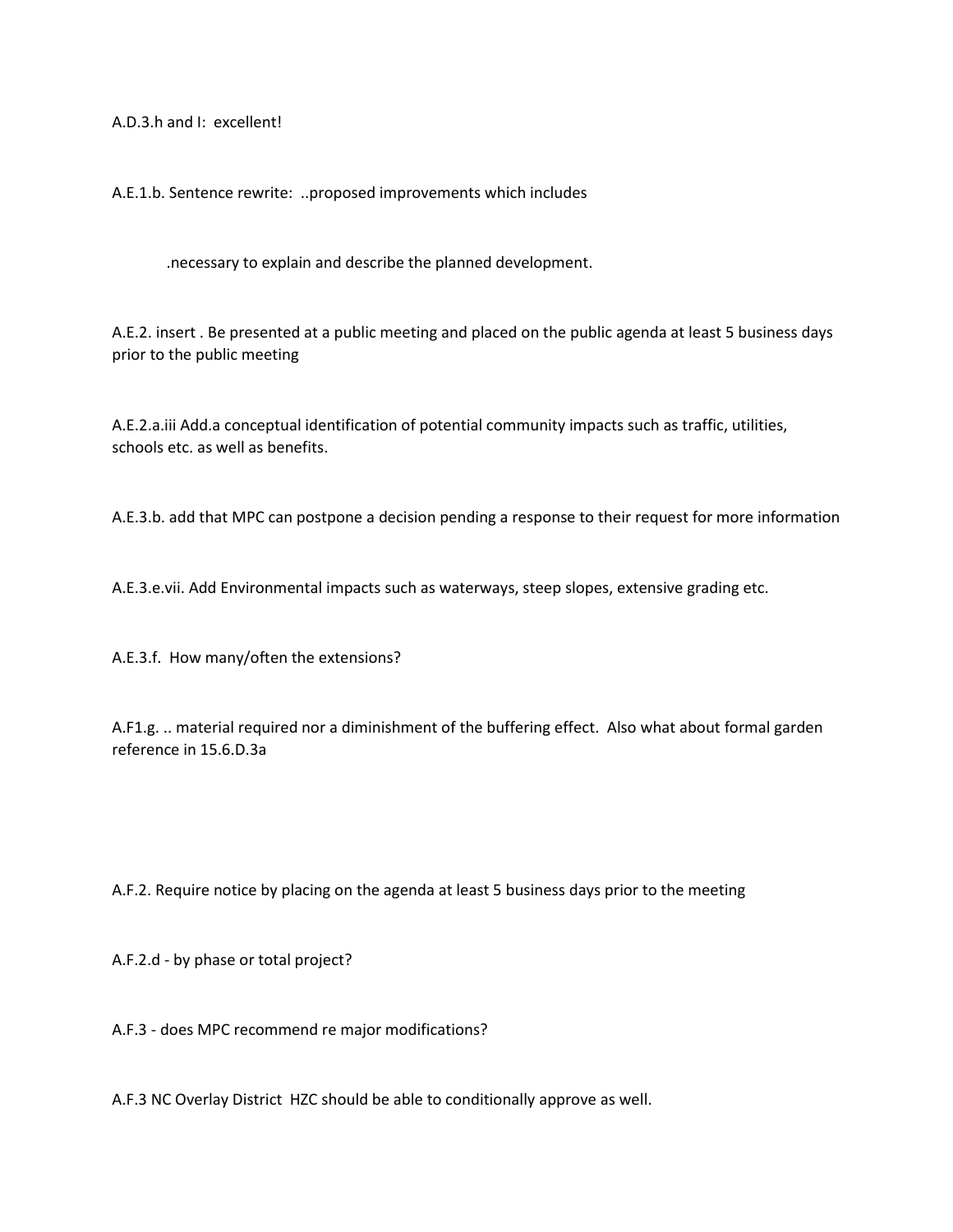15.8.E how do we know what the interpretation is? How can we appeal what we don't know?

15.11.D.1. 15 business days

15.12.B. How is "directly affected" defined?

15.12.E How do we know that a decision was made with no notice provided? And again .. 30 Business days

ARTICLE 14 APPLICATION PROCESS

Expand the table 14.1 to include to include the full process: recommending body, decision making body, appeal body. Include applicable section reference in each Application cell that refers to the type of decision they make eg. Amendment (Text and Map) 15.1.

14.2 Create a notice process for administrative modifications. Perhaps posting a sign, notice to adjacent (not just abutting neighbors), and mailing the decision to them.

14.2.B add to the first sentence..and where to send comments. Second sentence: 15 business days and note that the hearing/decision date is not included in the 15-day notice period.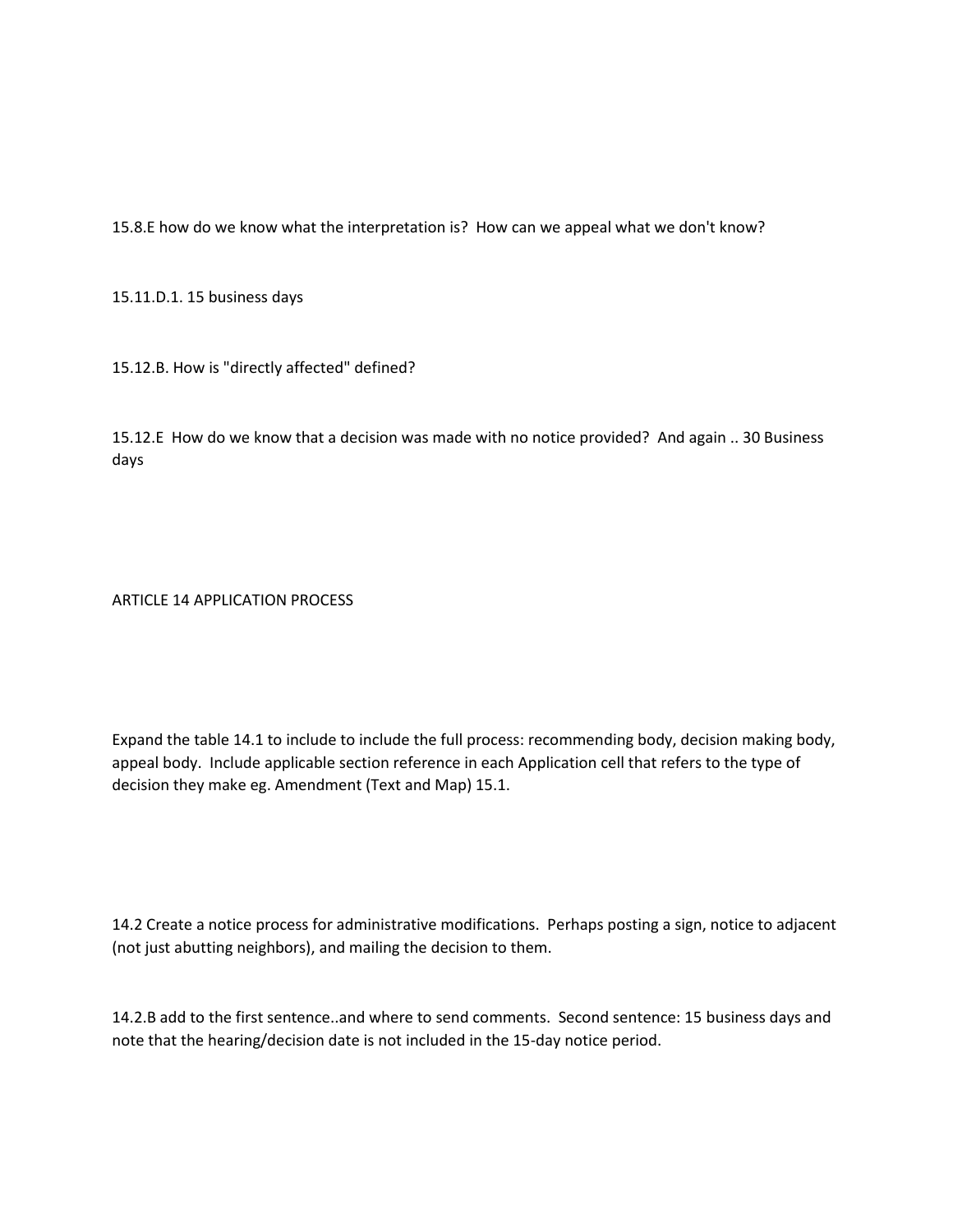14.2.C.1 - how is the 200 feet measured? Is it a radius or by travel? Add mailed notice to the pertinent Neighborhood Association.

14.2.D- Post 15 days before not 12. If Application is withdrawn or a request to be continued known before the meeting this info should be taped to the sign. How soon is the sign removed after the hearing? Be more explicit on location.a sign(s) on the subject property clearly visible from each right of way

ARTICLE 16- NONCONFORMITIES

Add 16.5 - Nonconforming signs

16.2- Nonconforming use may not be expanded or intensified through the variance process if an additional variance is also required.

16.3.D.4- how about based on the tax appraisal?

16.3.F horizontal extensions should not be permitted, it should require variance approval. There is no limit on the proportion between the existing intrusion and the proposed, for example: my house could have a bump out on a foundation of 4-feet and this provision would allow me to increase the length to 20-feet with no hearing. Nor does it reference the degree of Nonconforming setback. And if there is an allowed vertical extension, then windows should not be allowed on that wall so the privacy of the neighbor is protected.

16.4- last sentence.. why not say what was said in Section 16.1.A .. been made Nonconforming as of the effective date of this Code".

16.4.E Add language addressing common ownership of abutting Nonconforming lots.. should they be automatically consolidated or not?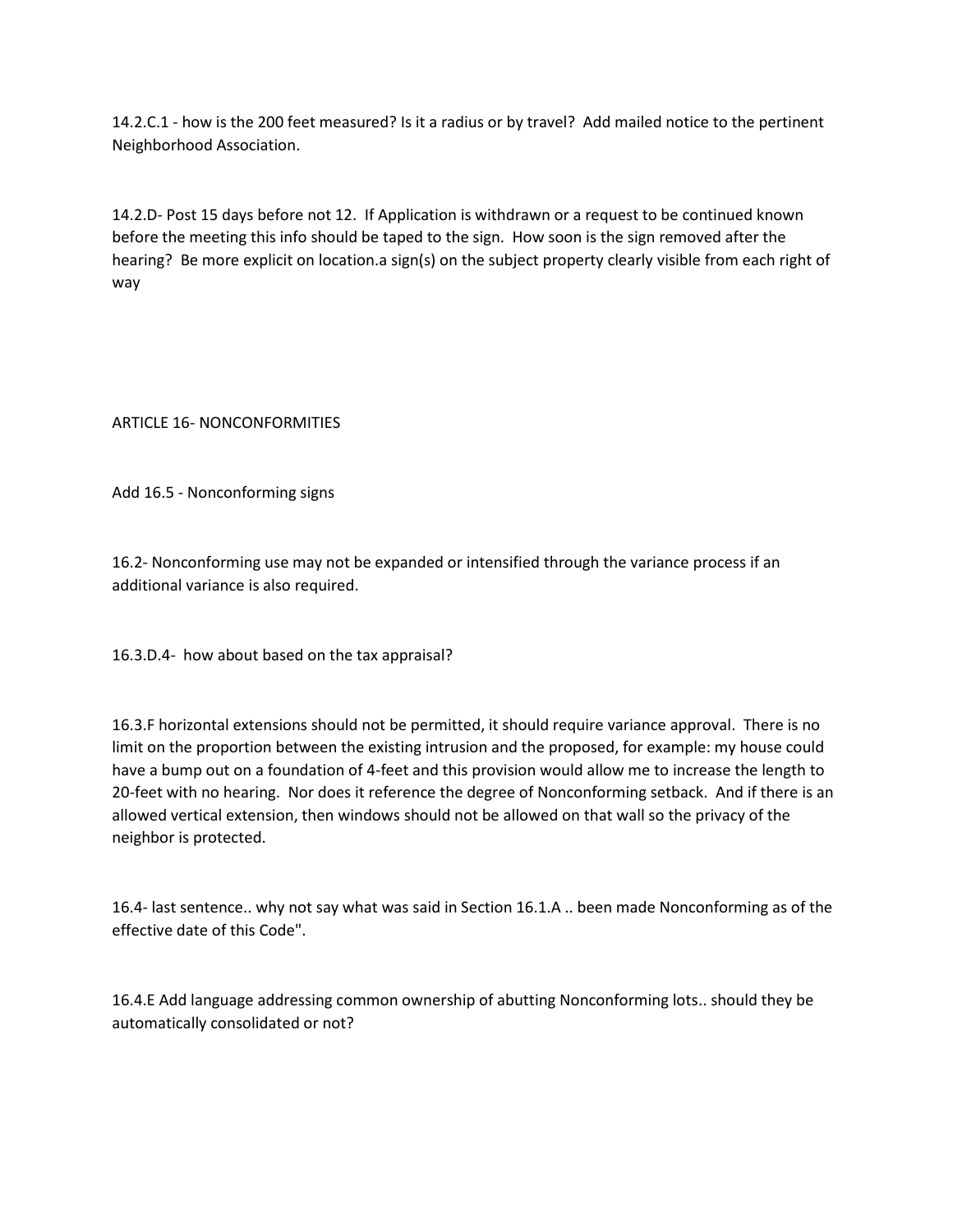#### ARTICLE 9 USES

Where do hospitals fit in? The medical/dental definition/permitted use seems inadequate.

Move preschool/kindergarten so it is beneath Place of Worship

Table 9-1. Why isn't bed and breakfast allowed in all residential zones? Alter 9.3.B accordingly to state residential not single family conformance.

Why aren't Educational FacilitiesPrimary and Secondary allowed in the commercial, office and downtown districts?

Why aren't cemeteries allowed where churches are allowed.unless they are since considered an ancillary use.

Day care home is exempt from the home occupation standards.that's wrong.

Why aren't there any standards for Group Home

Animal Care Facility- small. Why are public agencies exempt from standards?

9.3.A.3 include a required buffer along abutting residential for Boarding facilities.

Why isn't bed and breakfast allowed in all residential zones? Alter 9.3.B accordingly to state residential not single family. Alter 9.3.B accordingly to state residential not single family.

9.3.F.3. .do not adversely affect traffic and pedestrian circulation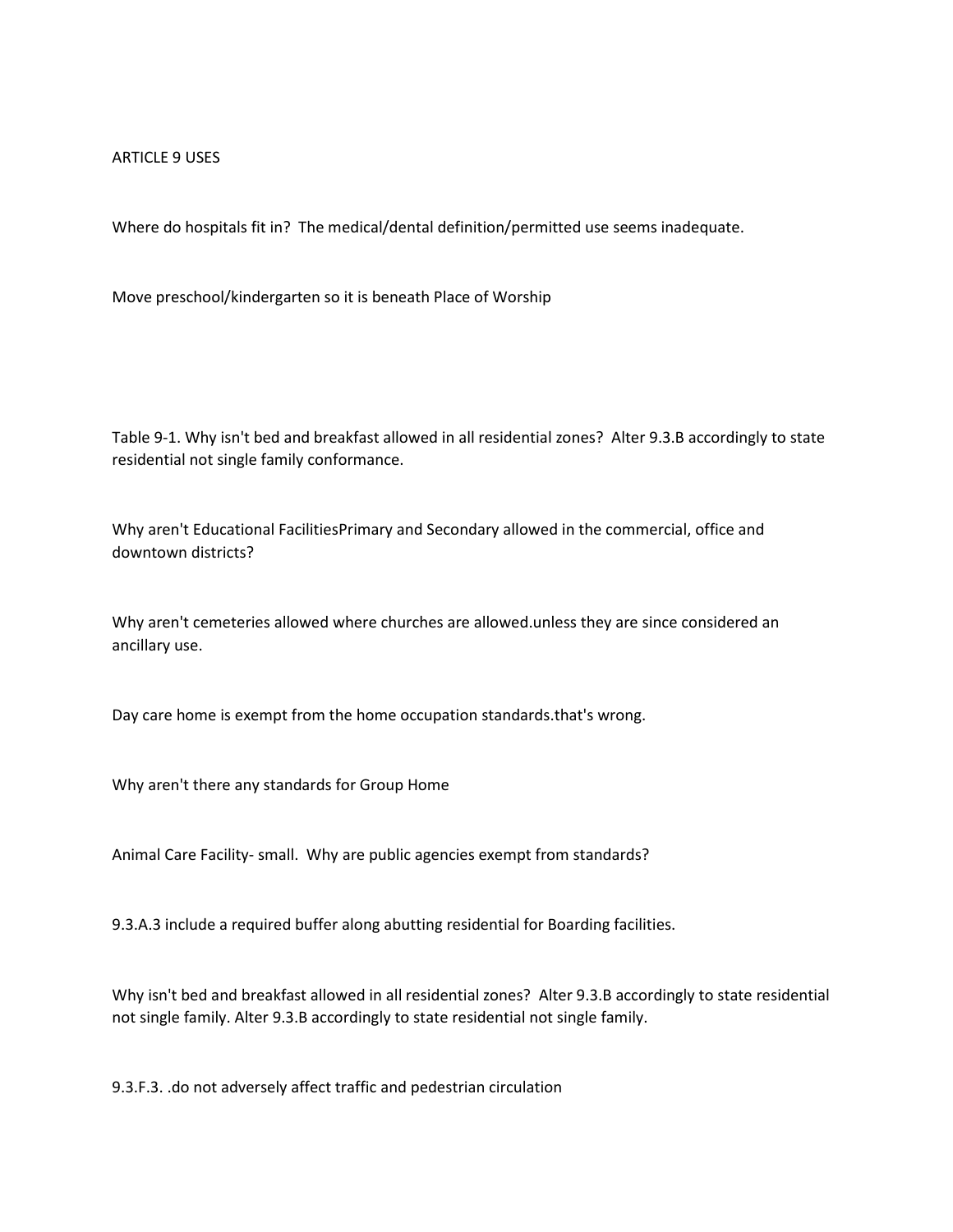9.3.I.1 Dwelling- the standards are quite limited:

Consistent materials and treatments that wrap around all facades could=monotonous. Why aren't we asking for variety?

9.3.I.2 Add wall recesses are encouraged. Why aren't we requiring the same façade modulation we are requiring in Section XXXXX

The Dwelling graphics do not accurately depict the minimum compliance. A shoebox with a small roofed porch meets these standards as written.

9.3.N.1. A compost container is a structure? What about bee hives are they allowed. And .2 a low tunnel needs to meet setbacks? This section needs another review.

9.3.T As hard as I tried, this Manufactured Park Section remains incomprehensible. Seriously need a site layout graphic here.

- Where do cars park? If all yards need to be landscaped then cars park on the grass? 4.d vs 8.d

If they are required to have a minimum build out of 15 units then why do they need to be designed

for 25?

- 14. Why don't they need to be connected to water.only sewer?

- Is the perimeter fence solid or can chain link be used. The wall needs to be solid. How tall should the hedge be at maturity? How tall when planted.

- 8.c. Why is the rear yard so diminishedone could argue that MF homes are buildings and should be 20 feet apart. Doesn't Fire Code require at least 15 foot separation?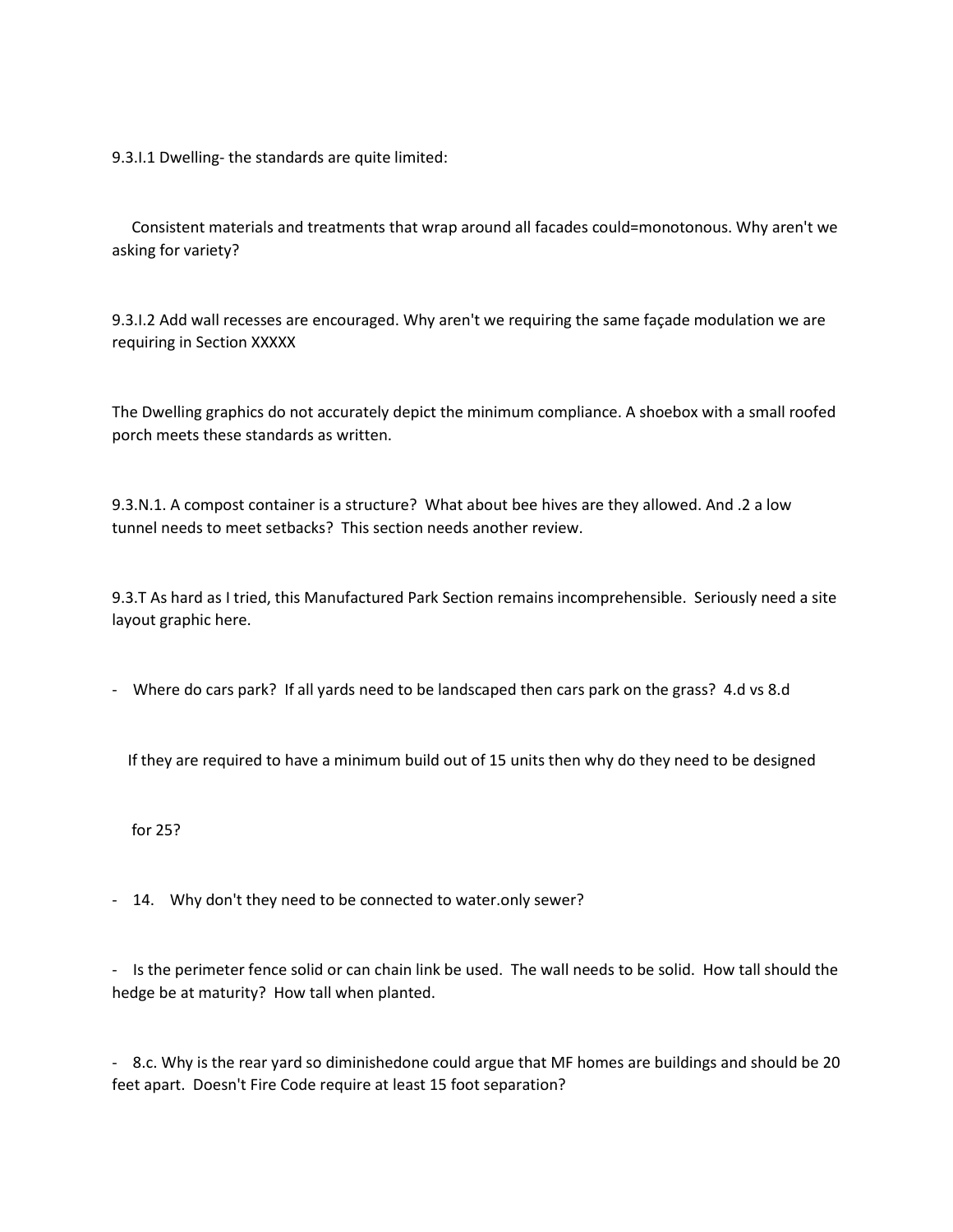- 16 Why can't I hang dry clothes on my Lot?
- 20.a.vi landscape type and size. Also require shade trees.

FF Wireless Telecommunications

Should not be permitted in CN District, should be reviewed by MPC Director with public notice

3.1 10% height increase add "from original height" or limit the # of times it can be increased.

3.c.vi.1- what is the purpose of the screening? Specify need tall bushy evergreen trees.

3.c.vi.2.A.i and ii - how tall should plants be at maturity?

3.c.vi.2.B prohibit barbed wire fencing.

3.c.viii.1.A setbacks- setback distance does not include intervening right of way.

5.b review process- all new cell towers need a public review. Decision criteria should include whether the tower is needed for a gap in coverage as opposed to boosting coverage. Level 1 Applicants must identify and analyze same criteria as for Level 2. Public notice given and time period based on business days.

If Level 1 is an administrative decision, why does the Matrix show it as S-Special Use which requires MPC commission action?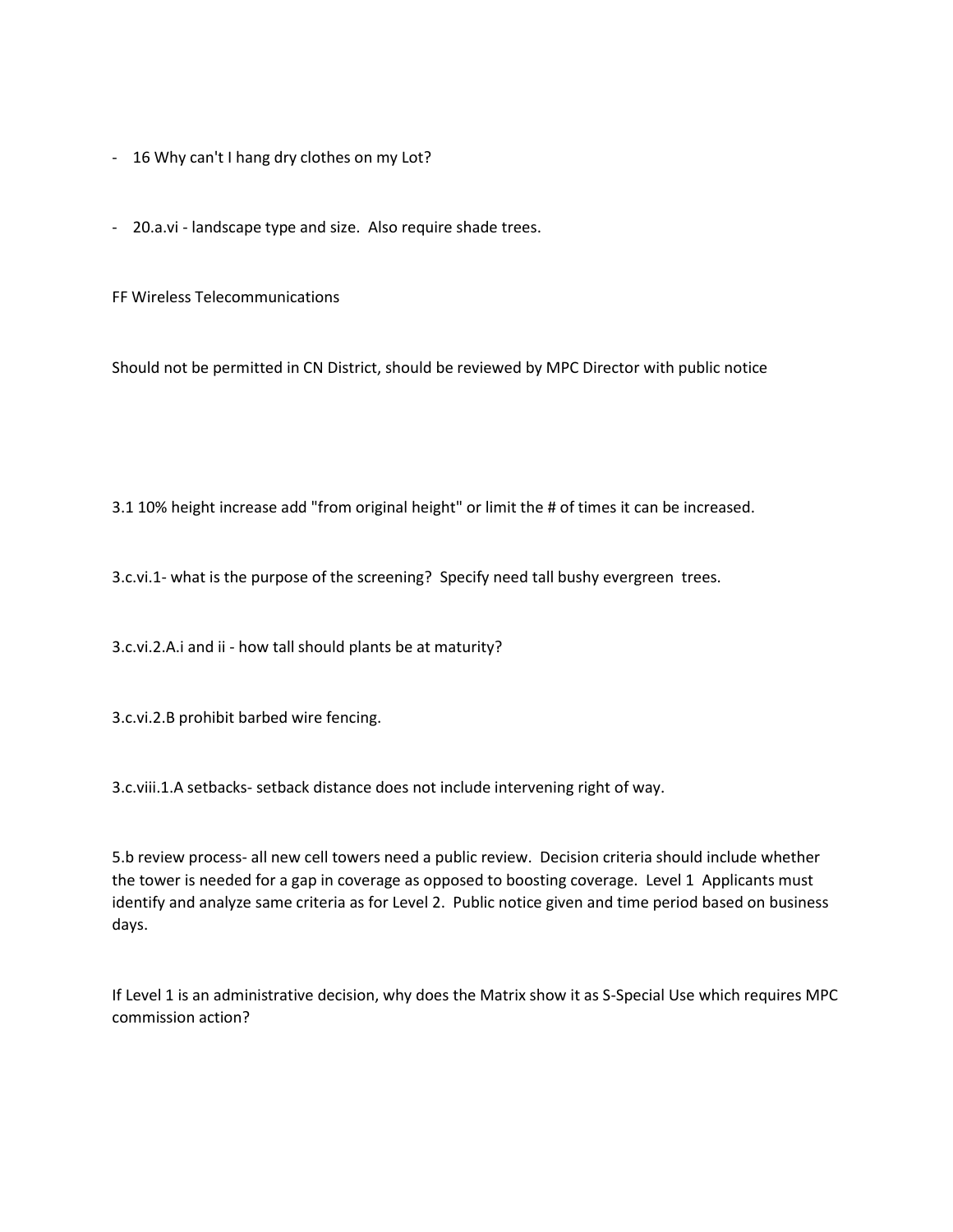# ARTICLE 9.4 TEMPORARY USE STANDARDS

What about garage sales and their frequency? Are they an accessory use, ancillary use or temporary use?

ARTICLE 10 SITE DEVELOPMENT

10.3 Accessory Structures and Uses

Accessory dwelling units should not be located in Nonconforming structures unless approved through a public hearing process. Accessory building height should be tall enough to allow a second story dwelling unit over a detached garage.

The property owner should live on the premises.

Detached accessory structures should not locate in an area between the front of the house and the street.

J. Residential fences are not allowed to have barbed wire or concertina wire.

P. Home Occupation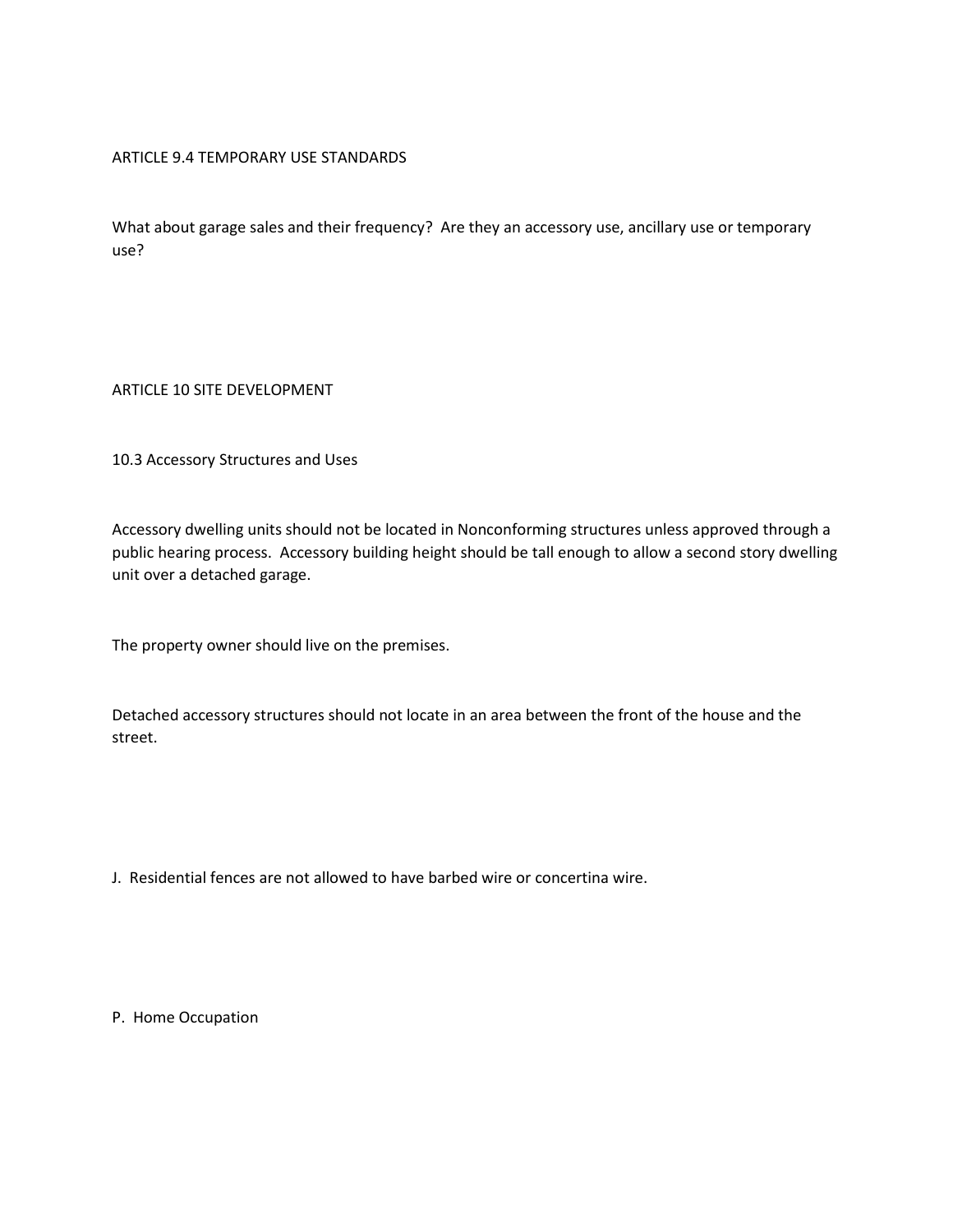Home businesses are not open to the general public and business visitations are prearranged by appointment only. Day Care Home requires standards and a public review.

S. Outdoor sales

Are accessory outdoor sales allowed in the mixed use districts?

T. Outdoor Storage Accessory

This paragraph needs to be rewritten..it's very difficult to understand.

ARTICLE 12 LANDSCAPING

12.2.B.3 add canopy and size and mature size

12.C"changes that reduce the amount or effectiveness of.

Add a section on pruning standards.

12.7.B.4 Parking Lot Islands must at a minimum be the same size as...

12.8.B.4. Delete this...planted boxes or pots should not count.